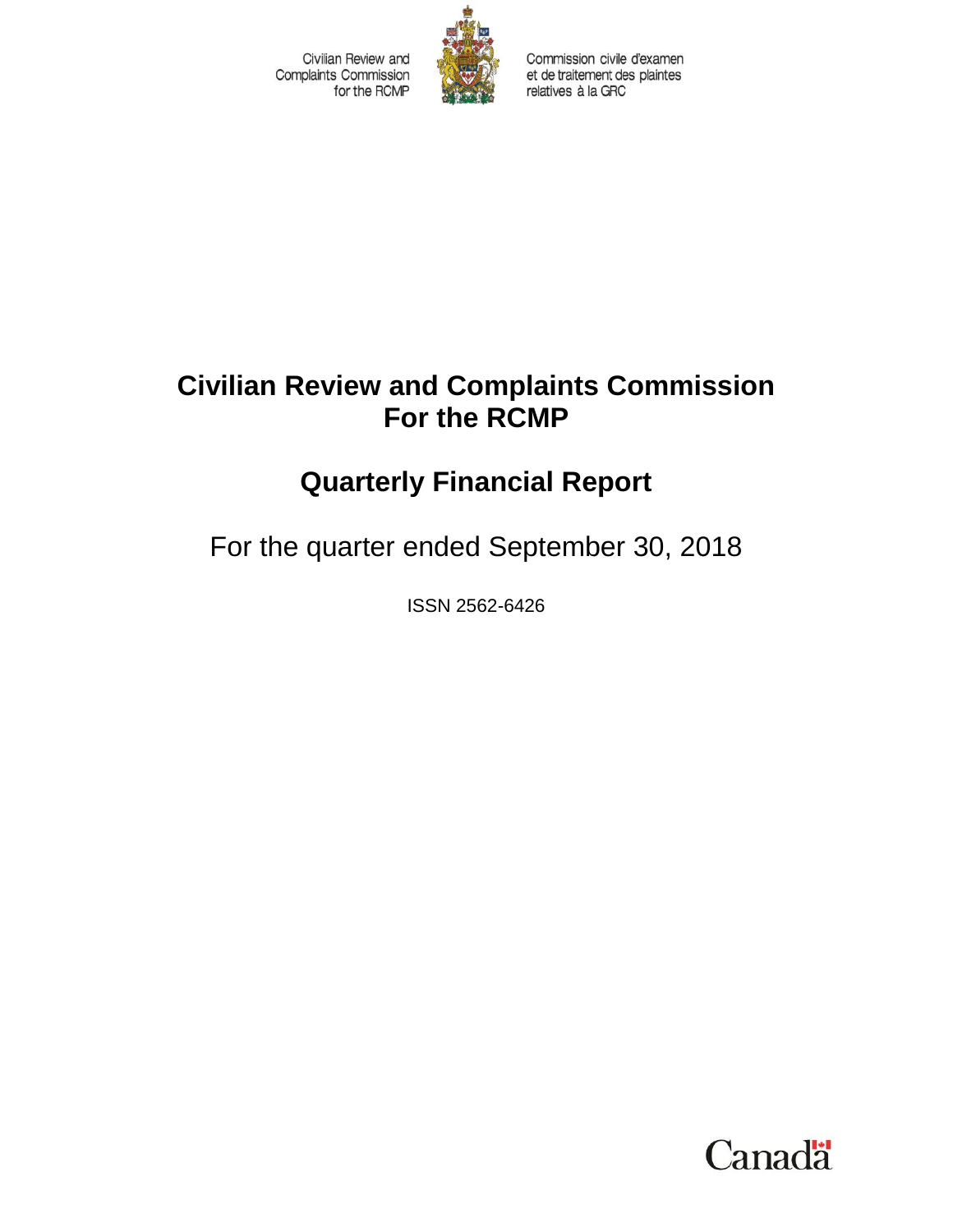#### **Table of Contents**

| 2.0 Highlights of Fiscal Quarter and Fiscal Year-to-Date (YTD) Results3    |  |
|----------------------------------------------------------------------------|--|
|                                                                            |  |
| 4.0 Significant Changes in Relation to Operations, Personnel and Programs4 |  |
|                                                                            |  |
|                                                                            |  |
| 7.0 Departmental budgetary expenditures by Standard Object (unaudited)5    |  |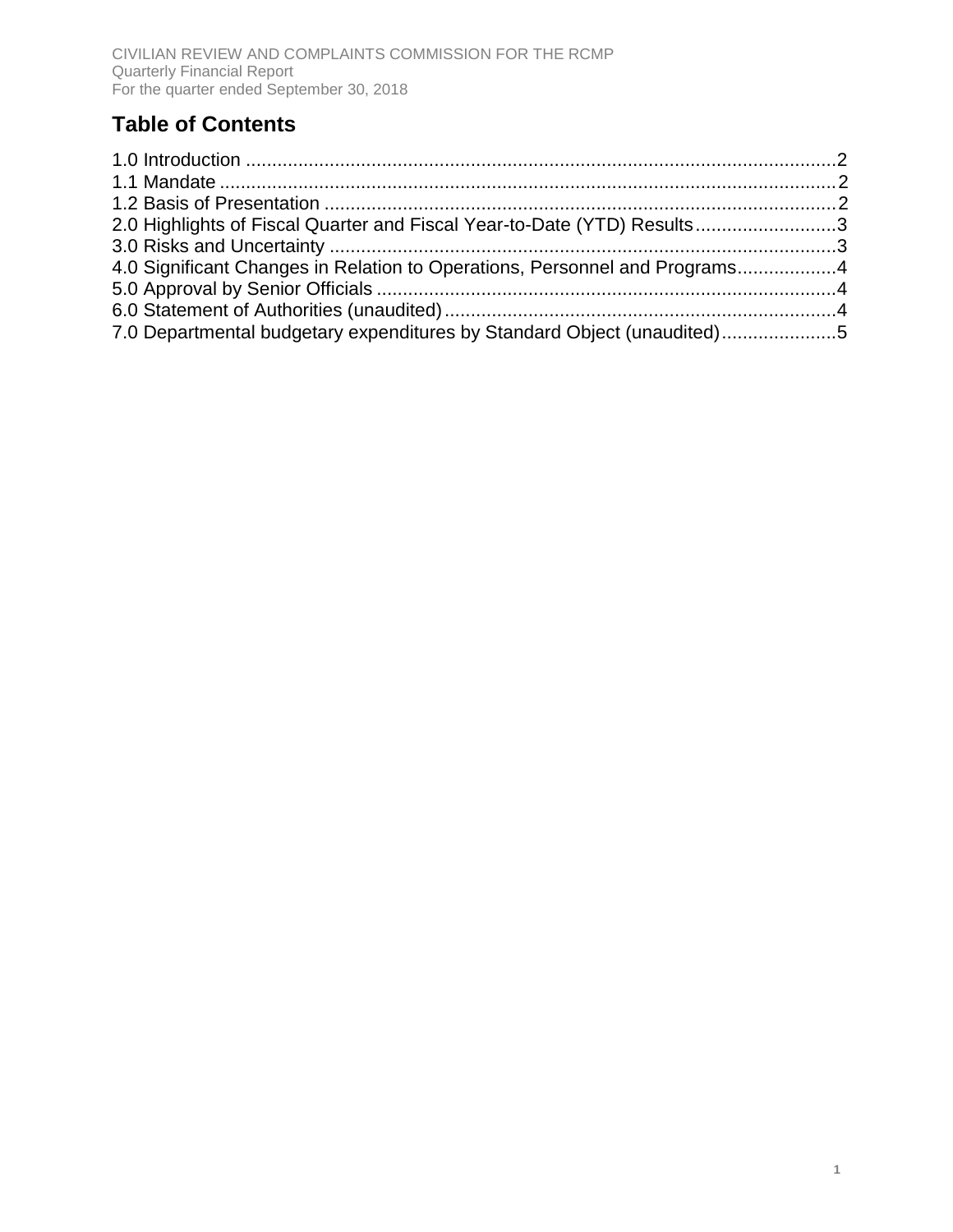## <span id="page-2-0"></span>**1.0 Introduction**

This quarterly financial report has been prepared by management as required by section 65.1 of the *[Financial Administration Act](http://laws-lois.justice.gc.ca/eng/acts/F-11/page-32.html?texthighlight=65.1#s-65.1)*, in the form and manner prescribed by the Treasury Board. This quarterly report should be read in conjunction with the Main Estimates.

This quarterly report has not been subject to an external audit or review.

## <span id="page-2-1"></span>**1.1 Mandate**

The Civilian Review and Complaints Commission for the RCMP (CRCC)'s fundamental role is to provide civilian review of the conduct of the RCMP members in carrying out their policing duties, thereby holding the RCMP accountable to the public. The CRCC ensures that complaints about the conduct of RCMP members are examined fairly and impartially. Its findings and recommendations help identify and remedy policing problems which stem from the conduct of individual RCMP members or from deficiencies in RCMP policies or practices.

A summary description of the CRCC program activities can be found in [Part II of the](https://www.canada.ca/en/treasury-board-secretariat/services/planned-government-spending/government-expenditure-plan-main-estimates.html)  [Main Estimates.](https://www.canada.ca/en/treasury-board-secretariat/services/planned-government-spending/government-expenditure-plan-main-estimates.html)

## <span id="page-2-2"></span>**1.2 Basis of Presentation**

This quarterly report has been prepared by management using an expenditure basis of accounting. The accompanying Statement of Authorities includes CRCC's spending authorities granted by Parliament and those used by the agency consistent with the Main Estimates for the 2018-2019 fiscal year. This quarterly report has been prepared using a special purpose financial reporting framework designed to meet financial information needs with respect to the use of spending authorities.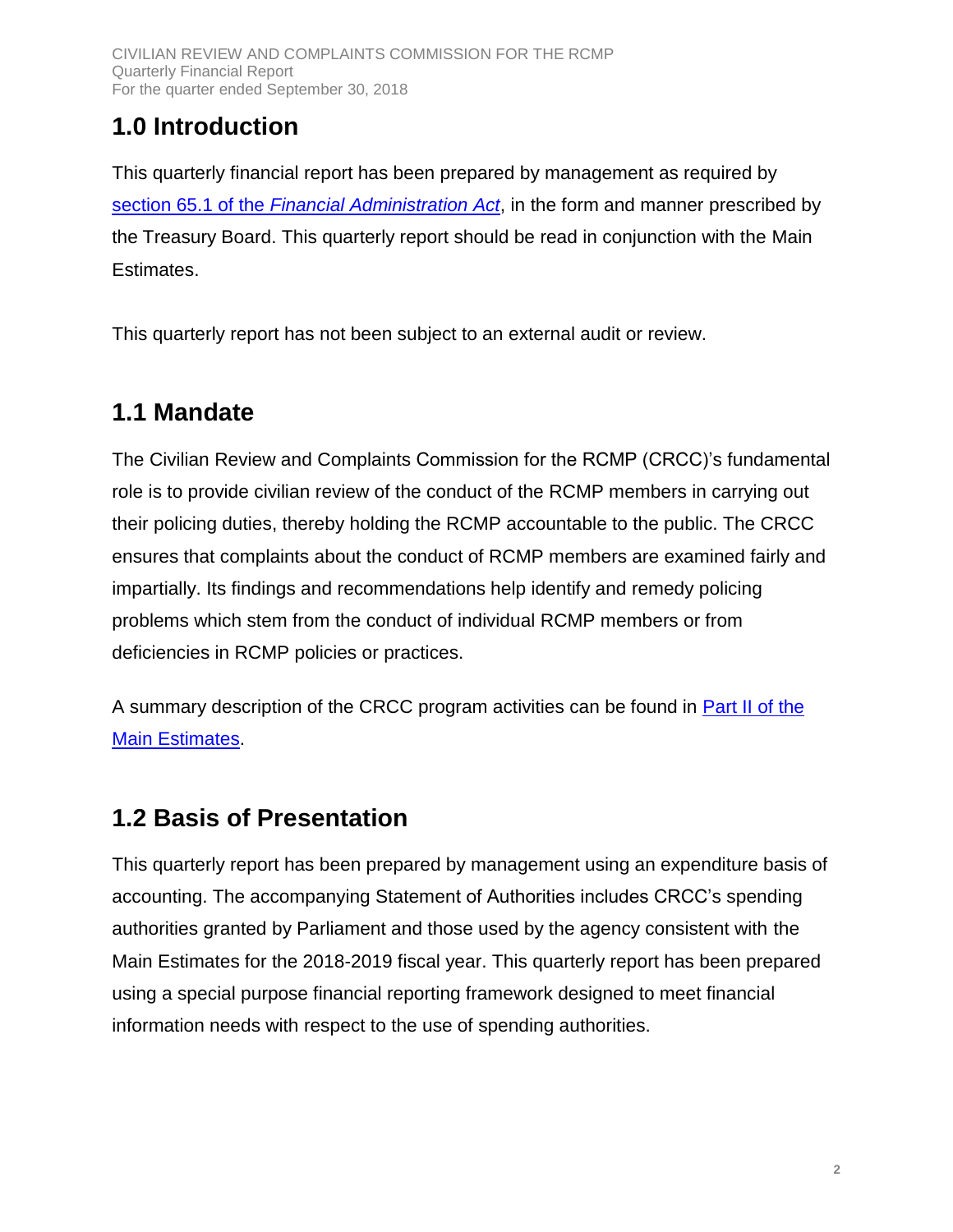The authority of Parliament is required before moneys can be spent by the government. Approvals are given in the form of annually approved limits through appropriation acts or through legislation in the form of statutory spending authority for specific purposes.

The CRCC uses the full accrual method of accounting to prepare and present its annual departmental financial statements that are part of the departmental performance reporting process. However, the spending authorities voted by Parliament remain on an expenditure basis.

#### <span id="page-3-0"></span>**2.0 Highlights of Fiscal Quarter and Fiscal Year-to-Date (YTD) Results**

By the end of the second quarter of 2018-19, the CRCC spent approximately 41% of its authorities compared to 44% for the same period in 2017-18.

Personnel represents 70% of CRCC's total planned expenditures for 2018-19 compared to 68% for 2017-18. The CRCC is anticipating that spending on personnel will remain high throughout the year as its workforce is adjusted to meet mandate priorities and business demands.

## <span id="page-3-1"></span>**3.0 Risks and Uncertainty**

While the CRCC's operating budget and in-house resources are sufficient to manage the current volume of public complaints, review requests, public interest investigations and strategic investigations, it has limited surge capacity. By tracking complaints and monitoring trends, the CRCC can respond to priority areas and files providing some mitigation of this risk. The CRCC maintains a strategic reserve in the event of a surge in demand for services and has a procurement strategy in place to call up additional investigative resources to meet short-term surge requirements.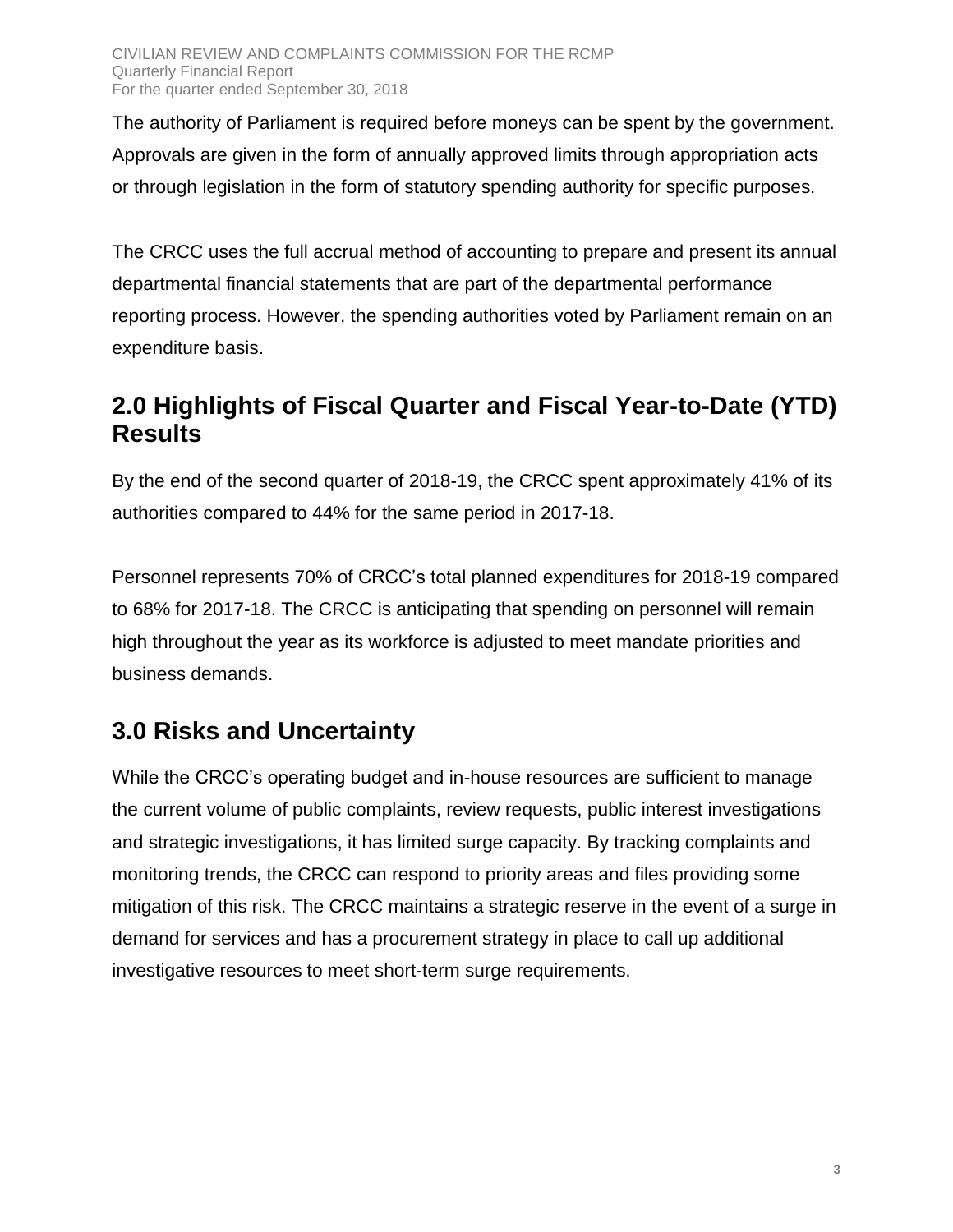#### <span id="page-4-0"></span>**4.0 Significant Changes in Relation to Operations, Personnel and Programs**

There are no significant changes to CRCC operations, personnel or programs in this reporting period.

## <span id="page-4-1"></span>**5.0 Approval by Senior Officials**

Approved by:

\_\_\_\_\_\_\_\_\_\_\_\_\_\_\_\_\_\_\_\_\_\_\_\_\_\_\_\_ \_\_\_\_\_\_\_\_\_\_\_\_\_\_\_\_\_\_\_\_\_\_\_\_\_\_\_\_\_\_ Guy Bujold **Tim Cogan** Ottawa (Canada) & Communications

Interim Chairperson CFO/Director, Corporate Services Ottawa (Canada)

Date: October 31, 2018 Date: October 31, 2018

#### <span id="page-4-2"></span>**6.0 Statement of Authorities (unaudited)**

| <b>By Vote</b>                                    | <b>Total available for</b><br>use for the year<br>ending March 31,<br>2019* | Used during the<br>quarter ended<br><b>September 30, 2018</b> | Year to date used at<br>quarter-end |
|---------------------------------------------------|-----------------------------------------------------------------------------|---------------------------------------------------------------|-------------------------------------|
| Vote 1 - Program expenditures                     | 9,667,981                                                                   | 2,045,368                                                     | 3,913,295                           |
| Statutory authorities - Employee benefit<br>plans | 984.308                                                                     | 246,077                                                       | 492.154                             |
| <b>Total Authorities</b>                          | 10,652,289                                                                  | 2,291,445                                                     | 4,405,449                           |

**Fiscal Year 2018-2019 (in dollars)**

**Fiscal Year 2017-2018 (in dollars)**

| <b>By Vote</b>                                    | <b>Total available for</b><br>use for the year<br>ending March 31,<br>2018 | Used during the<br>quarter ended<br>September 30, 2017 | Year to date used at<br>quarter-end |
|---------------------------------------------------|----------------------------------------------------------------------------|--------------------------------------------------------|-------------------------------------|
| Vote 1 - Program expenditures                     | 9,020,809                                                                  | 2,207,931                                              | 3,881,161                           |
| Statutory authorities - Employee benefit<br>plans | 915,080                                                                    | 228,770                                                | 457.540                             |
| <b>Total Authorities</b>                          | 9,935,889                                                                  | 2,436,701                                              | 4,338,701                           |

**\*Includes only Authorities available for use and granted by Parliament at quarter-end.**